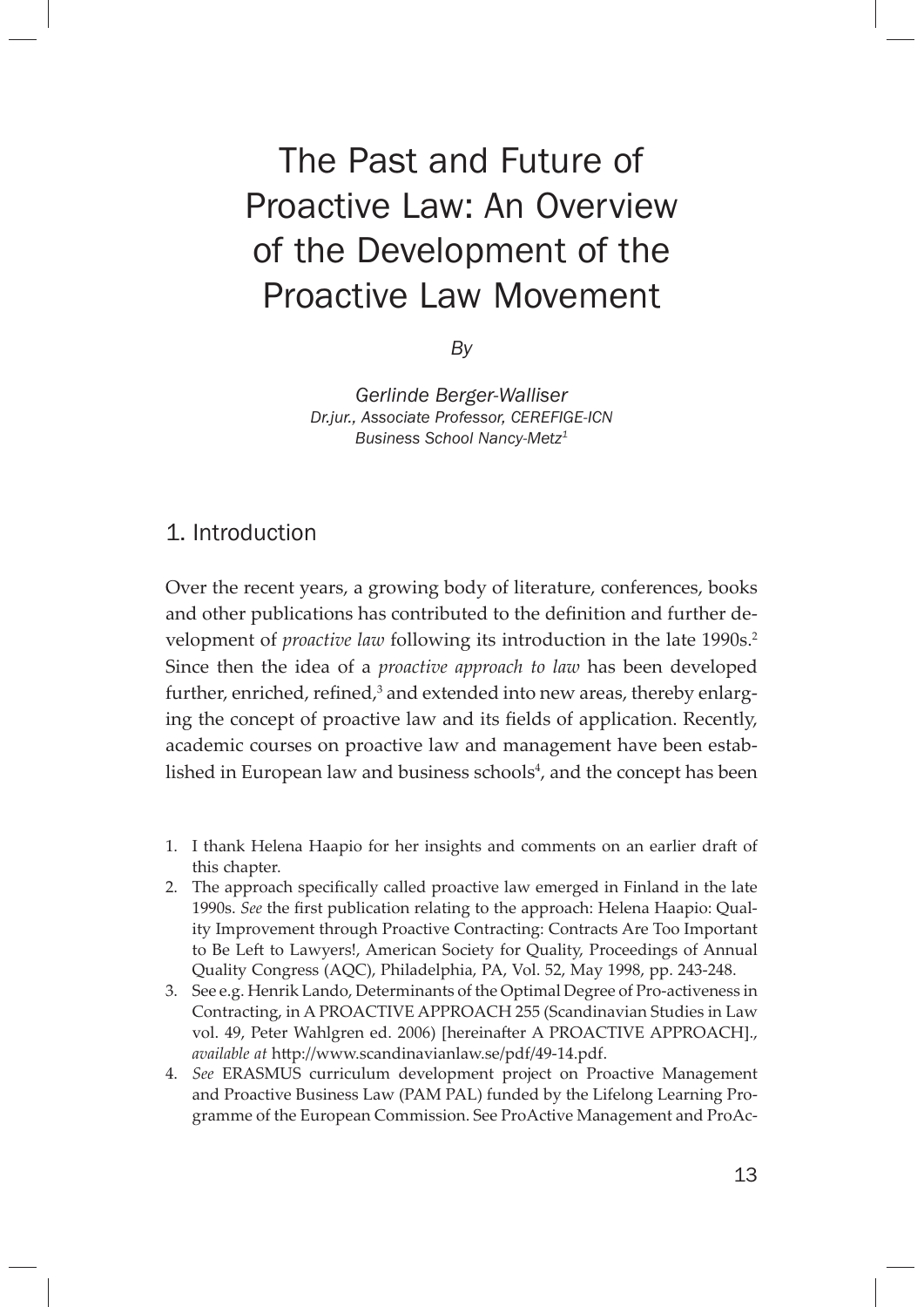taken up by the European Economic and Social Committee in the form of its own-initiative opinion on "The proactive law approach: a further step towards better regulation at EU level" published in the Official Journal of the European Union in 2009.<sup>5</sup> The proactive approach to law, sometimes also called *proactive law movement*, has triggered interest not only by people working in the field of law and regulation but also in other academic and professional areas such as information technology, economics, strategy, marketing and communication, commercial and contract management, thereby fostering its interdisciplinary scope.

Without pretention to be exhaustive, this chapter is a modest attempt to synthesize some of the existing literature on proactive law. Hopefully it can make a small contribution to the definition and the development of a comprehensive theory of proactive law by providing a framework for future research in the area of proactive law and the development and application of proactive legal and management tools in academia and practice.

In the following I will explain the concept of proactive law, summarize the history of the proactive law movement, and reflect on some of the reasons for the emergence of the approach. I will describe its origins in and contrast it from preventive law, identify the basic principles of proactive law, and finally conclude with perspectives on future research.

### 2. History of the proactive law movement

The approach specifically called proactive law emerged in Finland in the late 1990s. The first publication relating to the approach was a paper entitled "Quality Improvement through Proactive Contracting" that Helena Haapio presented at the Annual Quality Congress of the American Society for Quality in Philadelphia in 1998. This paper was followed

tive Business Law, TURKU UNIVERSITY OF APPLIED SCIENCES, http://pampal.turkuamk.fi/index.php.

5. See Opinion of the European Economic and Social Committee on 'The proactive law approach: a further step towards better regulation at EU level', 2009 Official. J. Eur. Union, July 28, 2009, at C 175/26, available at http://eur-lex.europa.eu/ LexUriServ/LexUriServ.do?uri=OJ:C:2009:175:0026:0033:EN:PDF.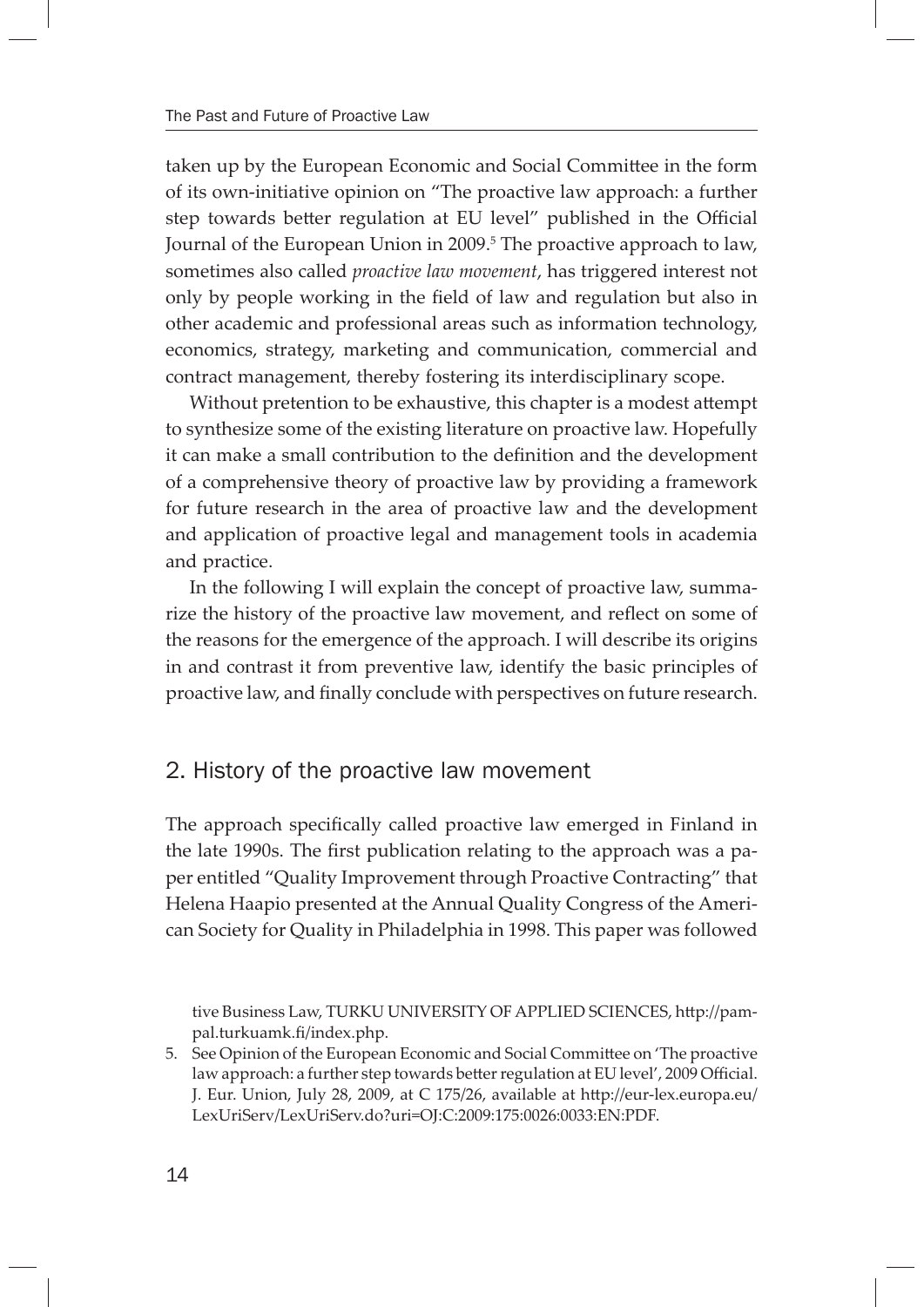by a series of publications and the first proactive law conference, which was held in Helsinki in 2003.

A central player in the field is the Nordic School of Proactive Law, a network of researchers and practitioners from Denmark, Finland, Iceland, Norway, and Sweden, each of whom has an interest in proactive law. The Nordic School was instrumental in the creation of the ProActive ThinkTank, led by a core team from Denmark, Finland, France, the Netherlands, and the United Kingdom. The mission of the ThinkTank is to provide a global forum for business leaders, lawyers, academics, and other professionals to discuss, develop, and promote the proactive management of relationships, contracts, and risks and the prevention of legal uncertainties and disputes.<sup>6</sup> Among the publications following conferences organized by the Nordic School are three English language books, A Proactive Approach<sup>7</sup>, Corporate Contracting Capabilities<sup>8</sup>, and A Proactive Approach to Contracting and Law.9 Some of the early work of the Nordic School is available in Finnish or Swedish only.

After initial developments in the Nordic countries, the proactive approach started to awaken interest outside Scandinavia, first in Europe and later in other countries, leading to conferences and publications on a broader scale.10 Through these and the International Association for Contract and Commercial Management (IACCM), information about the approach reached pioneers of *law and strategy*, and law for competitive advantage  $(LCAM)^{11}$  an emerging field of legal scholarship in the United States.12 This expanded the already existing close collaboration

- 6. *See* ProActive Think Tank Mission Statement, available at http://www.proactivelaw.org/. See also https://www.iaccm.com/gp/proactive/?java&preview.
- 7. A PROACTIVE APPROACH, Scandinavian Studies in Law vol. 49 (Peter Wahlgren ed. 2006).
- 8. CORPORATE CONTRACTING CAPABILITIES, University of Joensuu Publications in Law, No. 21 (Soili Nyste'n-Haarala ed. 2008).
- 9. A PROACTIVE APPROACH TO CONTRACTING AND LAW (Helena Haapio ed, 2008).
- 10. Proactive law conferences have taken place biannually in Helsinki, Stockholm, Turku, Nancy and Copenhagen.
- 11. See Larry A. DiMatteo, George J. Seidel & Helena Haapio, Strategic Contracting: Examining the Business-Legal Interface, in this book.
- 12. See generally Robert C. Bird, Pathways of Legal Strategy, 14 Stan. J. L. Bus. & Fin. 1, 3-4 (2008); Constance E. Bagley, Winning Legally: The Value of Legal Astuteness, 33 ACAD. MGMT. REV. 378, 383 (2008); Constance E. Bagley, What's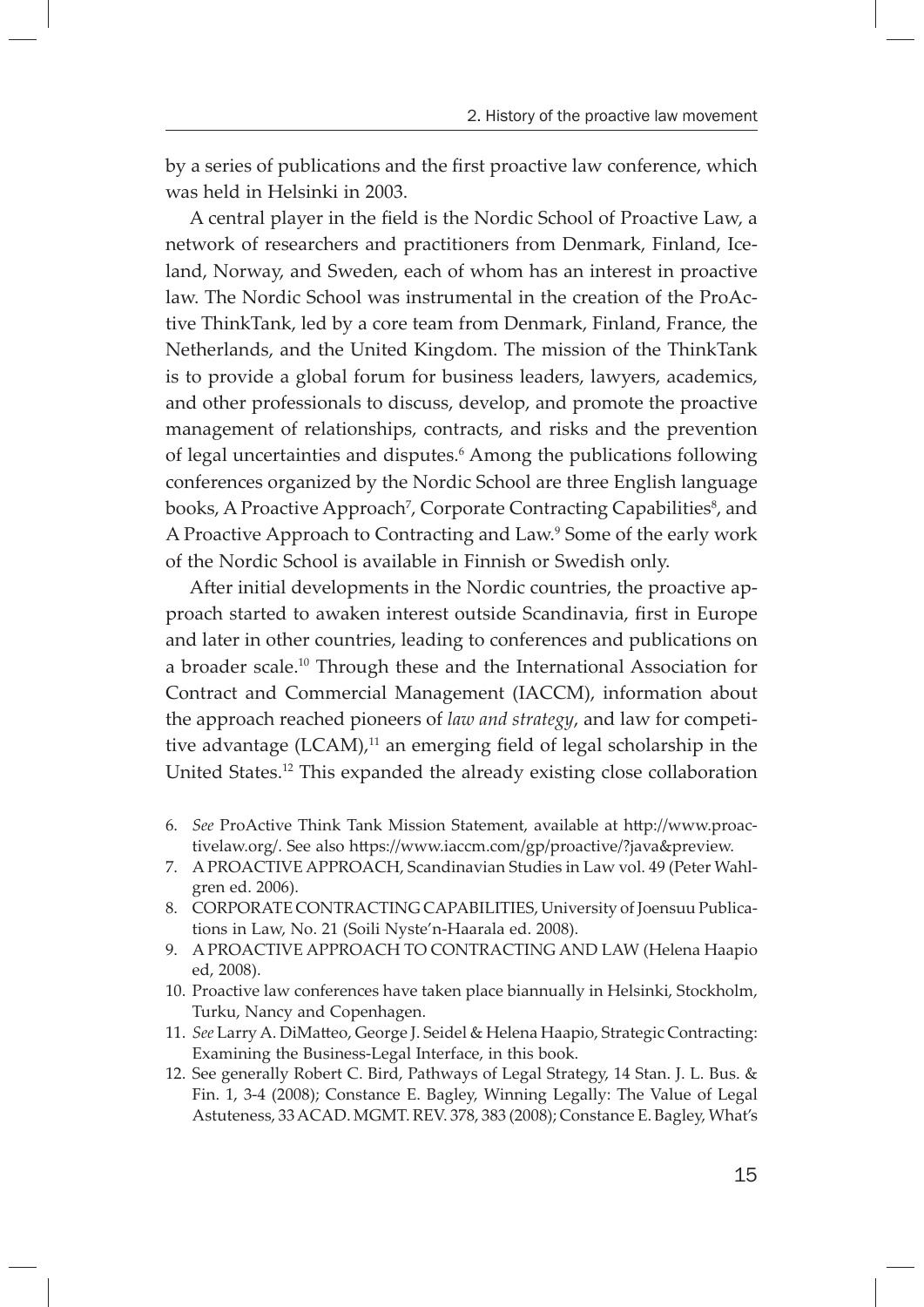between the promoters of preventive law and proactive law to new fields and led to first attempts to trace the history of these parallel developments and to merge their common themes.<sup>13</sup>

# 3. Definition and nature

Proactive law seeks a new approach to legal issues in business and society. Instead of regarding law as a constraint that companies and people in general need to comply with, a cost factor, an administrative burden, or – at best – a means to protect one's own or somebody else's interests against harmful behaviour of others, proactive law considers law as an enabling instrument to create success and foster sustainable relationships. An objective of proactive law is to use the law as a lever to create value for the company, the individual or society in general.

According to definitions found in common English language dictionaries, the word *proactive* (also spelled *pro-active*) implies "acting in anticipation of future problems, needs, or changes."14 According to Randy M. Page, "[t]he concept of proactivity emphasizes taking personal responsibility for behaviour" based on values rather than "blam[ing] circumstances, conditions or, conditioning for their behaviour." 15 These definitions go back to experimental psychology from the 1930s which define proactivity as "impairment or retardation of learning or of the

Law Got to Do with It?: Integrating Law and Strategy, 47 AM.BUS.L.J. 587 (2010); Robert C. Bird, Law, Strategy and Competitive Advantage, 44 U. CONN. L. REV. 61(2011), available at http://connecticutlawreview.org/documents/Bird. pdf.

- 13. See e.g. George J. Siedel & Helena Haapio, Using Proactive Law for Competitive Advantage, 47 AM. BUS. L.J. 641 (2010); Gerlinde Berger-Walliser, Robert C. Bird & Helena Haapio, Promoting Business Success Through Contract Visualization, 17 J.L., BUS. & ETHICS 55 (2011); Larry A. DiMatteo, George J. Seidel and Helena Haapio, Strategic Contracting: Examining the Business-Legal Interface in this book.
- 14. http://www.merriam-webster.com/dictionary/proactive.
- 15. Randy M. Page: Fostering Emotional Well-being in the Classroom. Chapter 2: Skills for Emotional Well-Being. Paragraph: Responsibility: Are We Proactive or Reactive? pp 50-52 Jones & Bartlett Publishers, 2003, citing Stephen R. Covey, The Seven Habits of Highly Effective People, 1992, 2004 and Viktor E. Frankl, Man's search for meaning: an introduction to legotherapy, 1959.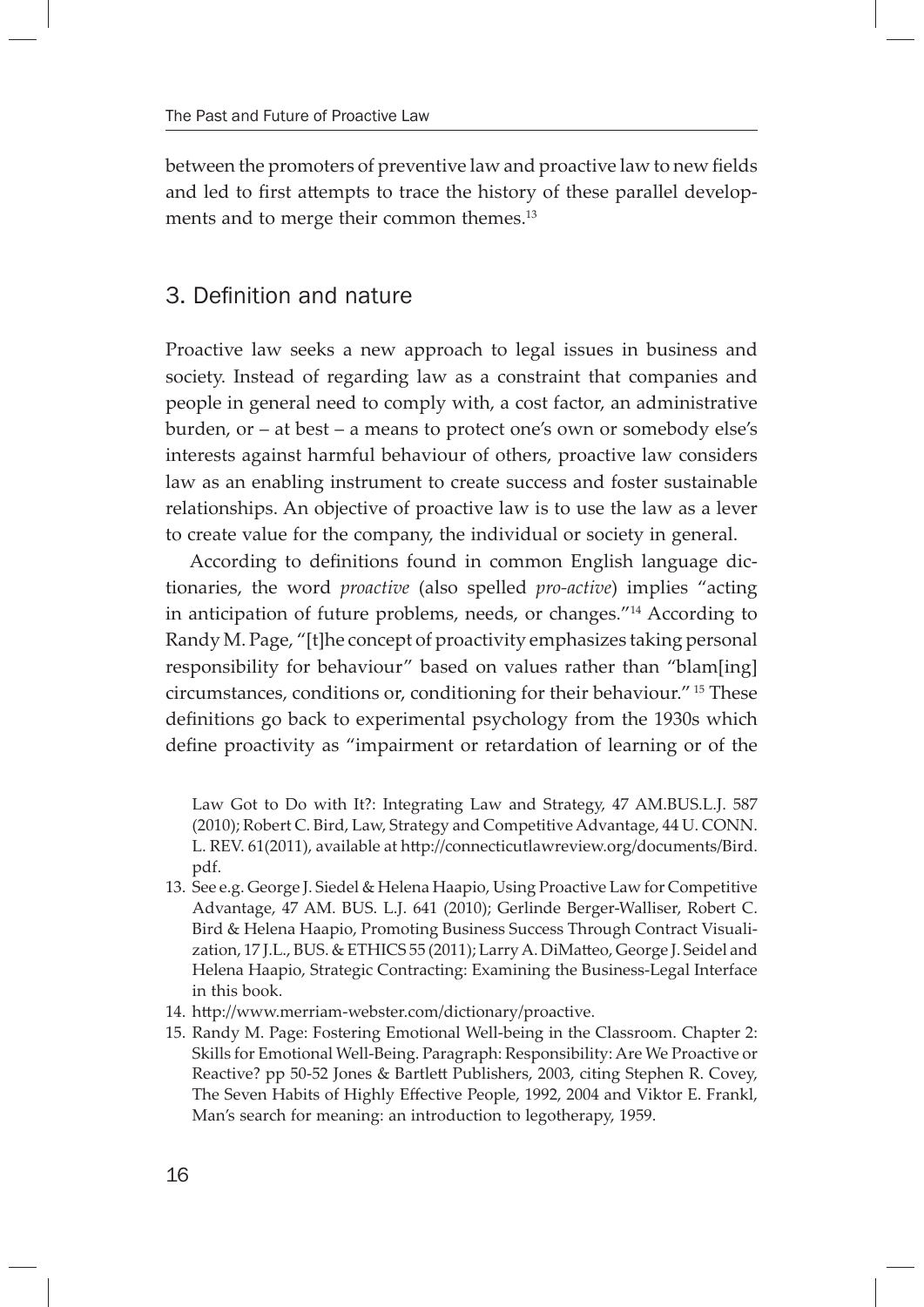remembering of what is learned by effects that remain active from conditions prior to the learning".16 Today, the word proactive or proactivity is commonly used (and sometimes misused) in different contexts, such as life sciences, business, information technologies and management literature.<sup>17</sup> The latter differentiates between *proactive thinking*<sup>18</sup> and *proactive behaviour* (proactivity).19 The so-called *proactive thinking framework* developed by Alain Paul Martin, Herbert A. Shepard and Richard Beckhard "applies primarily to issues (threats and opportunities) and complex social systems such as communities and organizations (corporations, government, NGOs, World Bank),"20 while *proactive behaviour* mostly applies to the individual, namely in the workplace.<sup>21</sup> Findings from the aforementioned literature show that professionals who are considered to be proactive typically engage in the following behaviors:<sup>22</sup>

- 1. Scan for change opportunities.
- 2. Set effective, change-oriented goals, and focus on accomplishment with real impact.
- 3. Anticipate and prevent problems.
- 4. Do different things, or do things differently.
- 5. Take action.
- 6. Persevere, persist in their efforts.
- 7. Achieve results.
- 16. Whiteley, Paul L.; Blankfort, Gerald (1933), "The Influence of Certain Prior Conditions Upon Learning", Journal of Experimental Psychology (APA) 16: 843-851.
- 17. *See* generally The Professional Development Institute, Proactive Thinking and Strategic Brainstorming, at http://www.executive.org/proactive/Default.asp.
- 18. Alain Paul Martin (1983). Think Proactive: New Insights into Decision-Making. The Professional Development Institute. 233 (1983).
- 19. *See* e.g. Bateman, T. S., & Crant, J. M. (1993). The proactive component of organizational-behavior: A measure and correlates. Journal of Organizational Behavior, 14(2), 103-118.
- 20. The Professional Development Institute, Proactive Thinking and Strategic Brainstorming, at http://www.executive.org/proactive/Default.asp.
- 21. Id.
- 22. Thomas S. Bateman, & J. Michel Crant, J. M., *Proactive Behavior: Meanings, Impact, and Recommendations*, Business Horizons 63 (1999).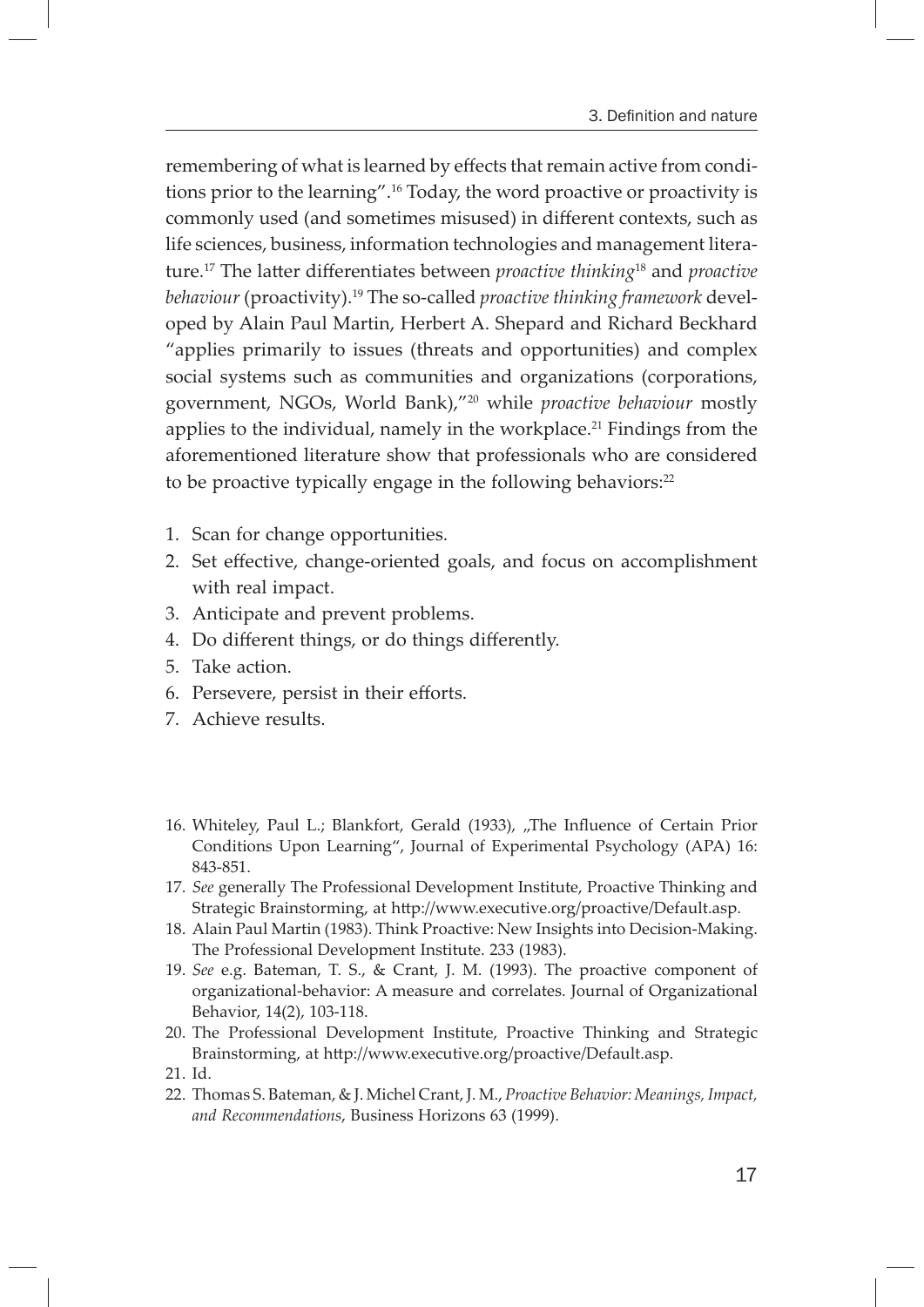In addition to the research on proactive thinking and proactivity at work, organizational research has identified design features which characterize a *proactive organization*. According to Jon M. Shepard, Michael Betz and Lenahan O'Connell the proactive organization adopts the following four features: cooperation, participation, negotiation, and direct anticipation.23

Some of these features are reflected in the already existing literature on proactive law; others could be developed further in the future. Proactive lawyering involves acting in anticipation of legal disputes, taking control of potential problems, providing solutions, and self-initiation, instead of reacting to failures and shortcomings as traditional law usually does. Literature and those practising proactive law try to develop concepts, theories and tools to use legal instruments proactively in order to achieve business goals. This includes drafting contracts that foster good relationship(s) and provide a roadmap for performance (instead of providing legal safeguard clauses in case something goes wrong), regulation that encourages good behaviour, or agile contracts that adapt to changing situations and help to create trust among business partners.

On the website of the Nordic School of Proactive Law, proactive law is defined as: "... a future-oriented approach to law placing an emphasis on legal knowledge to be applied before things go wrong. It comprises a way of legal thinking and a set of skills, practices and procedures that help to identify opportunities in time to take advantage of them – and to spot potential problems while preventive action is still possible. In addition to avoiding disputes, litigation and other hazards, Proactive Law seeks ways to use the law to create value, strengthen relationships and manage risk." This definition of proactive law builds the foundation for many publications on proactive law, and is reflected in the EESC opinion on the proactive approach. $^{24}$  While this initial definition of proactive law has lost nothing of its validity and well reflects the basic idea of proactive law, it is not static or graved in stone. The definition of proactive law will be subject to modification as the concept of proactive law evolves. Al-

<sup>23.</sup> Jon M. Shepard, Michael Betz and Lenahan O'Connell, *The Proactive Corporation: Its Nature and Causes*, 16 Journal of Business Ethics 10, 1001 at 1007 (1997).

<sup>24.</sup> http://eur-lex.europa.eu/LexUriServ/LexUriServ.do?uri=OJ:C:2009:175:0026:00 33:EN:PDF.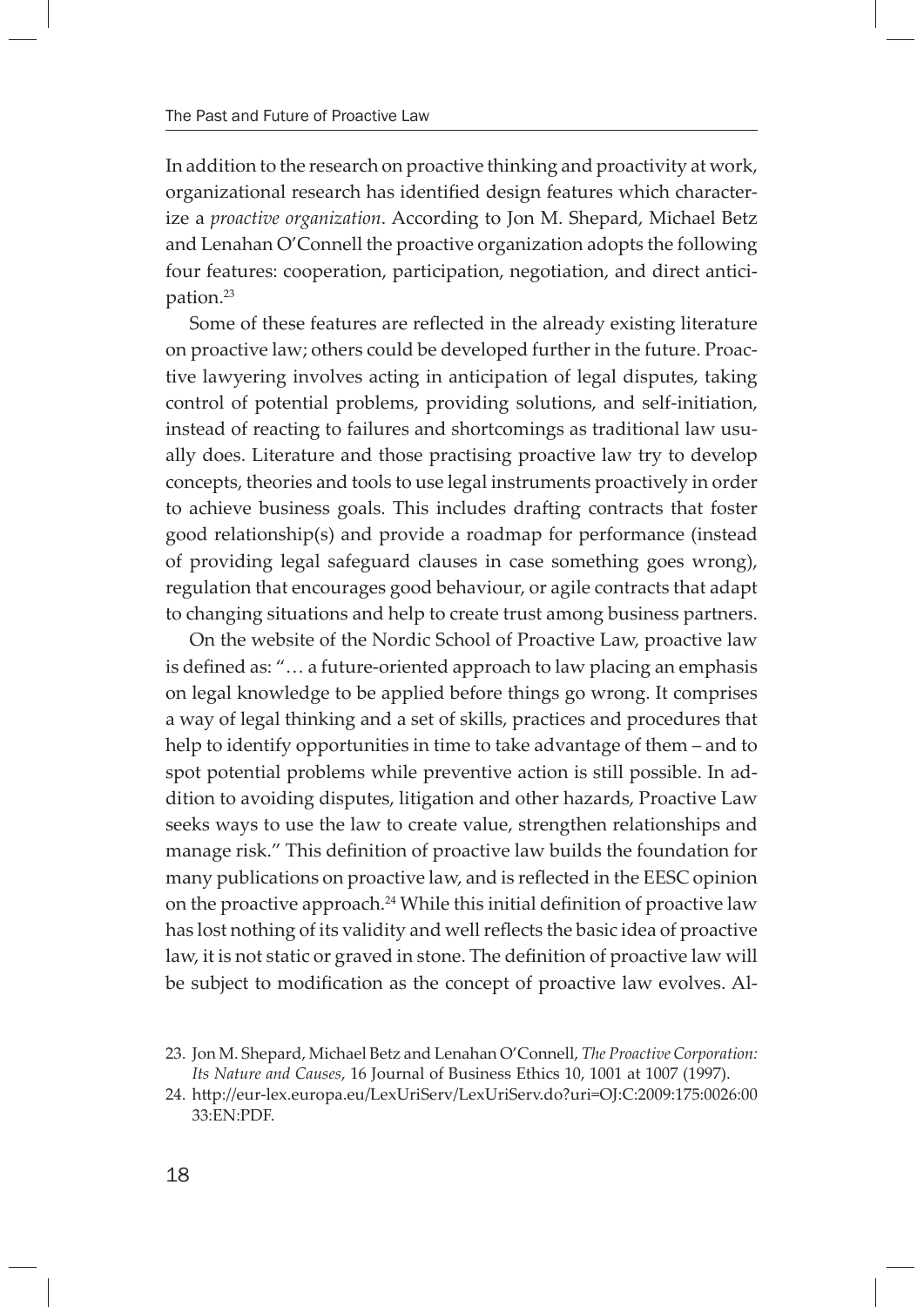ternative definitions which stress different aspects of proactive law, and concentrate more on the concept and methods than the "approach" or the "way of legal thinking" which characterizes the early work on proactive law, have already been developed.<sup>25</sup> The concept has been adapted to different areas such as contracting, ICT, management or regulation.

### 4. Origins and causes

The concept of proactive law has been developed based on a certain dissatisfaction with the current legal system, often called "traditional law" in opposition to the proactive approach to law. Proactive law could be classified among other emerging alternative legal approaches, which Susan Daicoff in her extensive study on the law as a *healing* profession calls *vectors* of the *comprehensive law movement*, and which approach law in a more comprehensive, integrated, humanistic, interdisciplinary, restorative way.26 Some of these alternative approaches or processes (vectors) are also reflected in proactive law, such as collaborative law, restorative justice, procedural justice, transformative mediation, therapeutic jurisprudence, holistic justice, creative problem solving.<sup>27</sup> A common

- 25. *See* e.g. Salmi-Tolonen PAMPAL glossary (2011), on file with the author, who states that proactive law "is a comprehensive concept concerning civil and commercial matters which refers to any regulation measure/activity, undertaken by public or private actors, as well as its methods, instruments, and results, whose purpose is by imposing duties, conferring rights and creating competences enable and empower individuals concerned or private or public bodies in achieving their commonly defined goals. In practice, the forms this concept takes are rules, practices and/or processes."
- 26. See Susan Daicoff, Law as a Healing Profession: The "Comprehensive Law Movement", bepress Legal Series, Working Paper 1331 (July 22, 2005), available at: http://law.bepress.com/expresso/eps/1331.
- 27. It can be argued whether "creative problem solving" is a specific vector of the comprehensive law movement, see Susan Daicoff, Law as a Healing Profession: The "Comprehensive Law Movement" (July 22, 2005). bepress Legal Series. Working Paper 1331, at 22-25. available at: http://law.bepress.com/expresso/ eps/1331, or a part of preventive law, see Thomas D. Barton and James M. Cooper, Preventive Law and Creative Problem Solving: Multi-Dimensional Lawyering, National Center for Preventive Law, available at http://www.preventivelawyer.org/content/pdfs/Multi\_Dimensional\_Lawyer.pdf.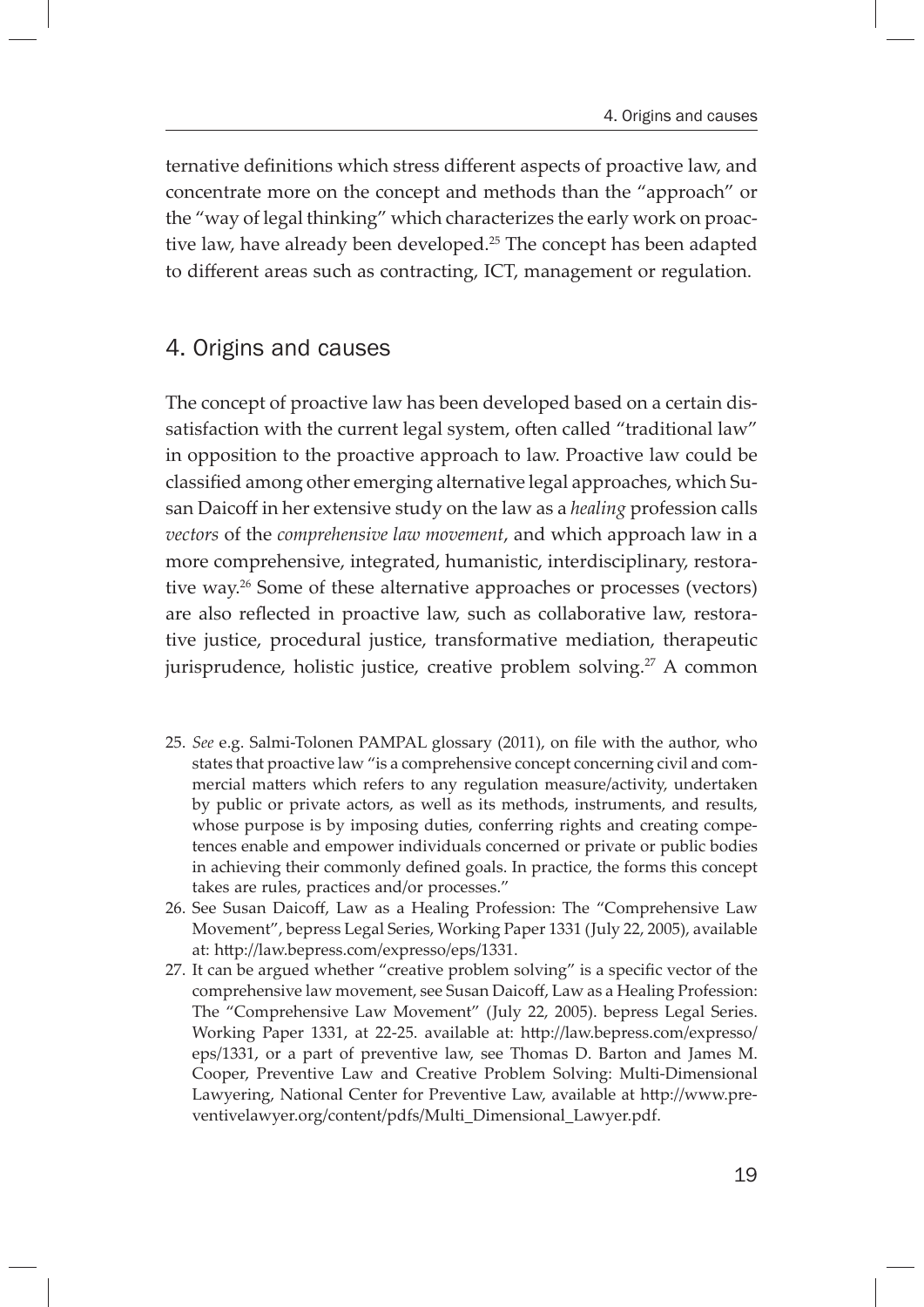feature for all these different forms of comprehensive legal approaches, and essential for proactive law, is that they seek to optimize human well-being and consider "extra-legal factors", whereas the prevailing European legal theory considers law as "a coherent conceptual system that creates legal cause and effects relationships"<sup>28</sup> in a framework of greatest possible neutrality.<sup>29</sup> The idea of proactive law has been born out of practical needs, in collaboration between academics and practitioners in order to "balance the prevailing legal logic".30 It is not as the name proactive la*w movement* could suggest a legal ideology, but deeply based on existing realities, practice-oriented, with the objective to reach real-life (especially business) goals. Insofar, and not surprising given its Finnish origins, proactive law is rooted in (Scandinavian) legal realism<sup>31</sup>, and takes into account the economic dimension of legal decisions.<sup>32</sup>

#### **4.1 From prevention to promotion**

The idea of an *ex-ante* view or proactivity in law is not new in itself. It has been known for years that the sooner a dispute or a potential dispute is addressed, the better the chances of a fair and prompt solution. In the context of practicing law, the idea of prevention was first introduced by Louis M. Brown, himself an experienced practitioner as well as a law professor. In his ground-laying treatise *Preventive Law* published in 1950, he states a simple but profound truth that has not lost any of its value. Indeed, many attorneys and in-house-counsel actually act according to this motto: "It usually costs less to avoid getting into trouble than to pay for getting out of trouble."<sup>33</sup> The contribution of Louis M. Brown and other scholars in the field of preventive law consists in identifying preventive law with its own name, organizing it into a distinctive

- 28. Soile Pohjonen, Proactive Law in the Field of Law, in A PROACTIVE AP-PROACH 54 at 56 (2006).
- 29. Soile Pohjonen, Proactive Law in the Field of Law, in A PROACTIVE AP-PROACH 54 at 57 (2006).
- 30. Soile Pohjonen, Proactive Law in the Field of Law, in A PROACTIVE AP-PROACH 53, at 54 (2006).
- 31. Soile Pohjonen, Proactive Law in the Field of Law, in A PROACTIVE AP-PROACH 54 at 57 (2006).
- 32. See e.g. Henrik Lando, Determinants of the Optimal Degree of Pro-activeness in Contracting, in A PROACTIVE APPROACH 255 (2006).
- 33. Louis M. Brown, Preventive Law 3 (1950).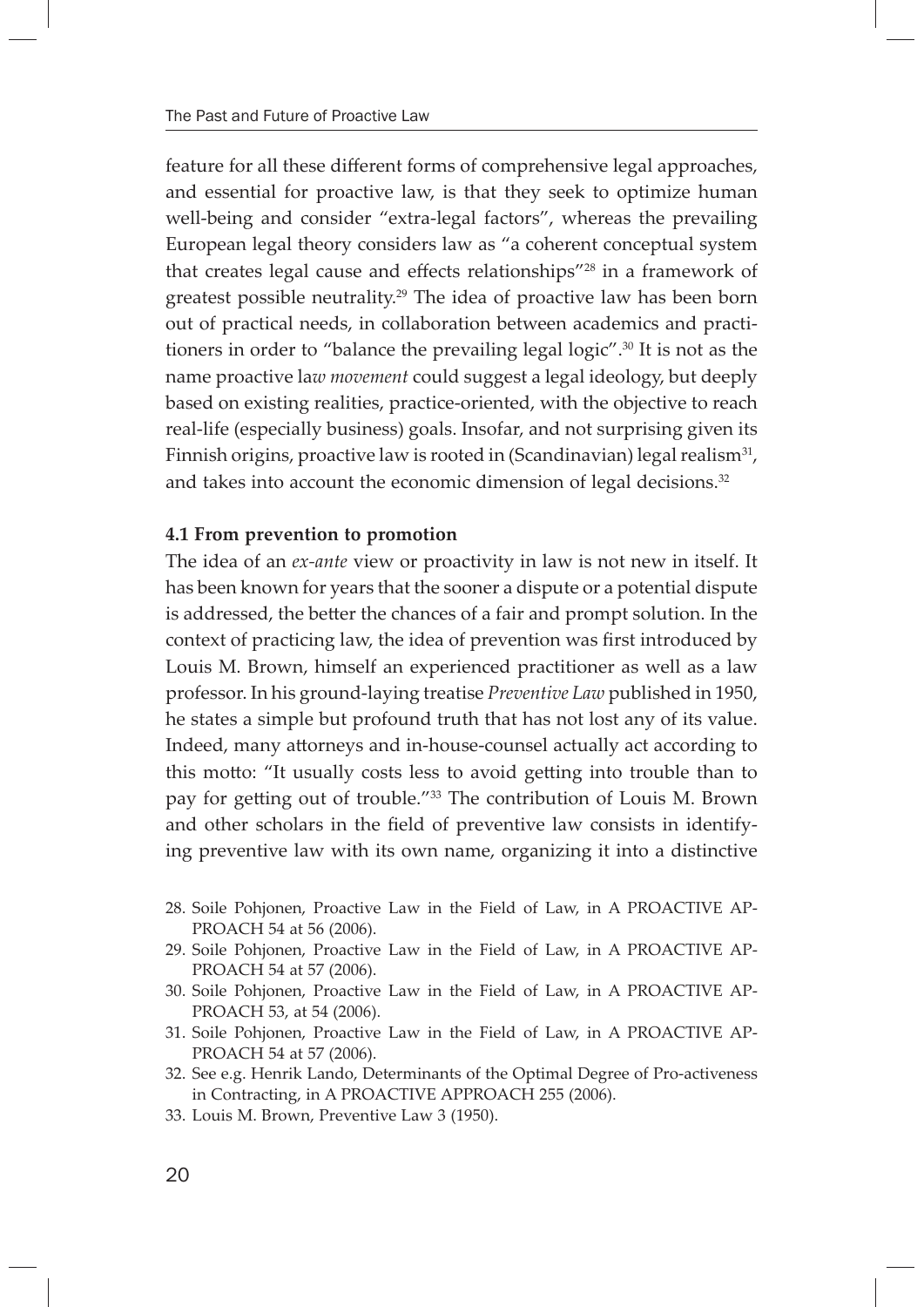way of thinking, developing concepts, if not a comprehensive general theory of preventive law.34 By doing so they made preventive law visible and recognizable for people with a similar mindset. They have created awareness, which is necessary to change people's mindset in order to use the law according to business goals, to become more creative, preventive – "better" lawyers.

Edward Dauer identifies four core principles of preventive law:<sup>35</sup>

- 1. Preventive law aims at predicting human behavior. A lawyer practising preventive law tries to predict human behaviour. He or she will search for a legal solution, which takes into account what the people will do, and by doing so helps anticipate and prevent litigation. Traditional law practice tries to predict what a court will decide. Insofar traditional law practice also seems to be preventive. It might prevent losing in court, but still not achieve what the people really need and want. Therefore traditional law practice remains backwards, and failure and litigation-oriented. It does not improve personal or business relationships, which is essential for preventive – and proactive – law.
- 2. Preventive law is based on the assumption that the most successful treatment is prevention, and seeks to transfer this idea from the medical to the legal context of conflict management.<sup>36</sup> Dauer sets forth a three-step strategy for managing legal risk, illustrated in Figure 1 (see page 22).
- 3. Adapted from: Edward A. Dauer in A Proactive Approach to Contracting and the Law 14, at 25 (Helena Haapio ed. 2008). Preventive law embraces risk. This means to deliberately embrace some risk as a way of reducing overall risk, rather than try to drive one element of risk to zero.
- 4. Make preventive legal services available to clients: According to the basic ideas of preventive law, lawyers must work with others in multi-disciplinary teams in the planning of clients' ventures. While the first three principles predominantly ask for a change in the at-

<sup>34.</sup> Edward A. Dauer, *Four Principles for a Theory of Preventive Law*, in, A Proactive Approach to Contracting and Law 14 (Helena Haapio Ed., 2008).

<sup>35.</sup> Id.

<sup>36.</sup> Tobias Mahler, The State of the Art of Contractual Risk Management Methodologies, in A Proactive Approach to Contracting and Law, at 63 (Helena Haapio, Ed. 2008).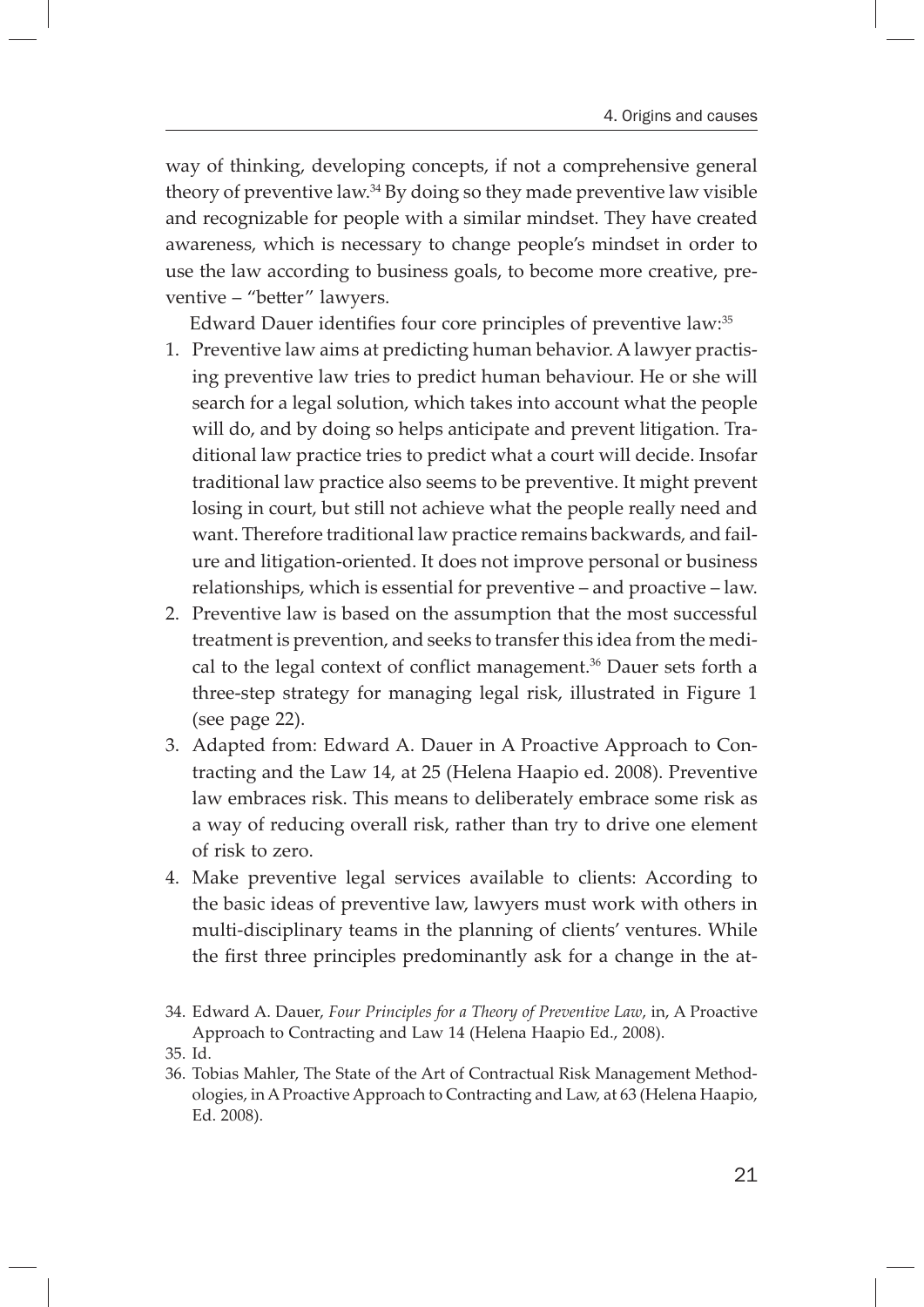titudes and practices of lawyers, this fourth principle is oriented towards the client – the business or private person. Not only do lawyers need to become more prevention-oriented, but clients need to bring in lawyers early enough, so they can together detect legal risk and prevent harm from occurring and engage in interdisciplinary collaboration, otherwise even the best preventive lawyer won't help.





Proactive law encompasses the basic principles of preventive law described above, namely preventing what is not desirable, and keeping problems and risks from materializing. To the preventive dimension, proactive law adds a second aspect – the promotive (or positive, constructive) dimension that is promoting what is desirable, encouraging good behaviour. While preventive law prevents problems and ill-health, proactive law promotes "legal well-being" and clients' "self-care".37 It has been stated that Louis M. Brown's work on preventive law was targeted toward lawyers. While influenced by his work, the proactive law approach emphasizes the importance of collaboration between legal professionals and other disciplines. Though – so far – mainly rooted in

<sup>37.</sup> See Helena Haapio, Introduction to Proactive Law: A Business Lawyer's View, in A Proactive Approach to Contracting and the Law 23, at 24 (Helena Haapio ed., 2008).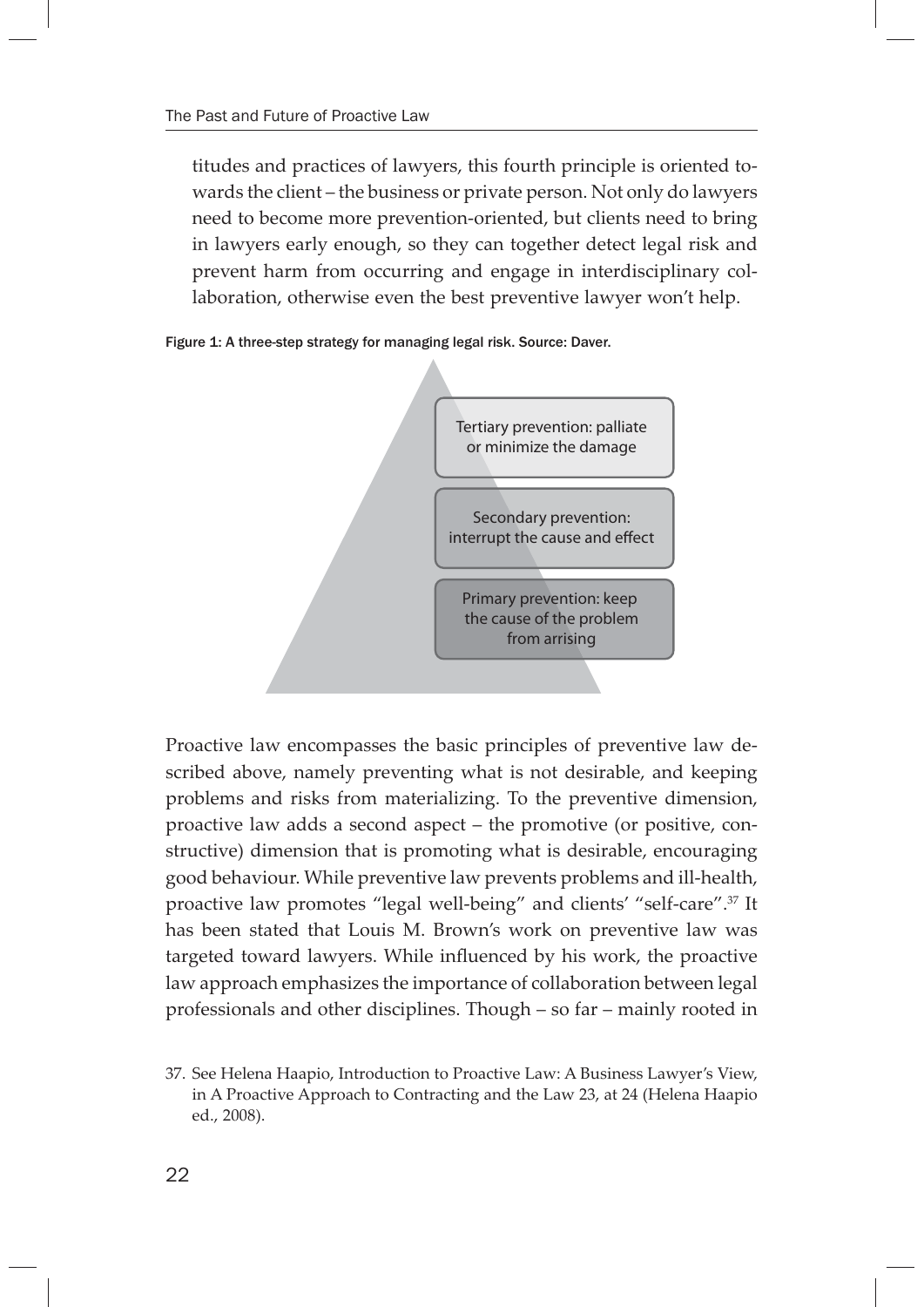the legal paradigm, proactive law expressively addresses other fields of expertise. The practice of proactive law requires collaboration between lawyer and non-lawyer, therefore the client can't be a passive "patient", leaving the legal issues to the legal professional, but needs to take an active role in the law-making, contract drafting, or other law related processes.38 In the words of Soile Pohjonen: "[preventive law] favors the lawyer's viewpoint, i.e., the prevention of legal risks and problems. In Proactive Law, the emphasis is on achieving the desired goal in particular circumstances where legal expertise works in collaboration with the other types of expertise involved. In Proactive Law, the need for dialogue between different understandings is emphasized." <sup>39</sup>

#### **4.2 Development of proactive law**

The concept of proactive law was first introduced and continues to be extensively used in connection with contracts.<sup>40</sup> From the perspective of proactive law, traditional contracts are often reactive, focusing on legal problems and litigation instead of serving as a management tool and to foster collaboration between business partners, though the latter is crucial for success in todays' global and networked economy.<sup>41</sup> In contrast to *contract law*, which is based on the interpretation of legal rules

38. Id.

- 39. Soile Pohjonen, Proactive Law in the Field of Law, in A PROACTIVE AP-PROACH, supra note 3, at 53; see also Soile Pohjonen, Law and Business – Successful Business Contracting, Corporate Social Responsibility and Legal Thinking, TIDSKRIFT UTGIVEN AV JURIDISKA FÖRENINGEN I FINLAND (JFT) 470, 477 (2009), available at http://www.helsinki.fi/oikeustiede/omasivu/ pohjonen/Law%20and%20Business.pdf.
- 40. Helena Haapio: Quality Improvement through Proactive Contracting: Contracts Are Too Important to Be Left to Lawyers!, American Society for Quality, Proceedings of Annual Quality Congress (AQC), Philadelphia, PA, Vol. 52, May 1998, pp. 243-248.
- 41. See e.g. Gerlinde Berger-Walliser, Robert C. Bird & Helena Haapio, Promoting Business Success Through Contract Visualization, 17 J.L., BUS. & ETH-ICS 55 (2011); Vaula Haavisto, Contracting in Networks, in A PROACTIVE APPROACH, 49 SCANDINAVIAN STUD. L., in A PROACTIVE APPROACH 237 (2006); Soili Nystén-Haarala, Contract Law and Everyday Contracting, in A PROACTIVE APPROACH 263 (2006); Tim Cummins, Best Practices in Commercial Contracting: Key Initiatives That Are Driving Competitive Advantage, in A PROACTIVE APPROACH 132 (2006); Tobias Mahler, Faculty of Law University of Oslo, Legal Risk Management: Developing and Evaluating Elements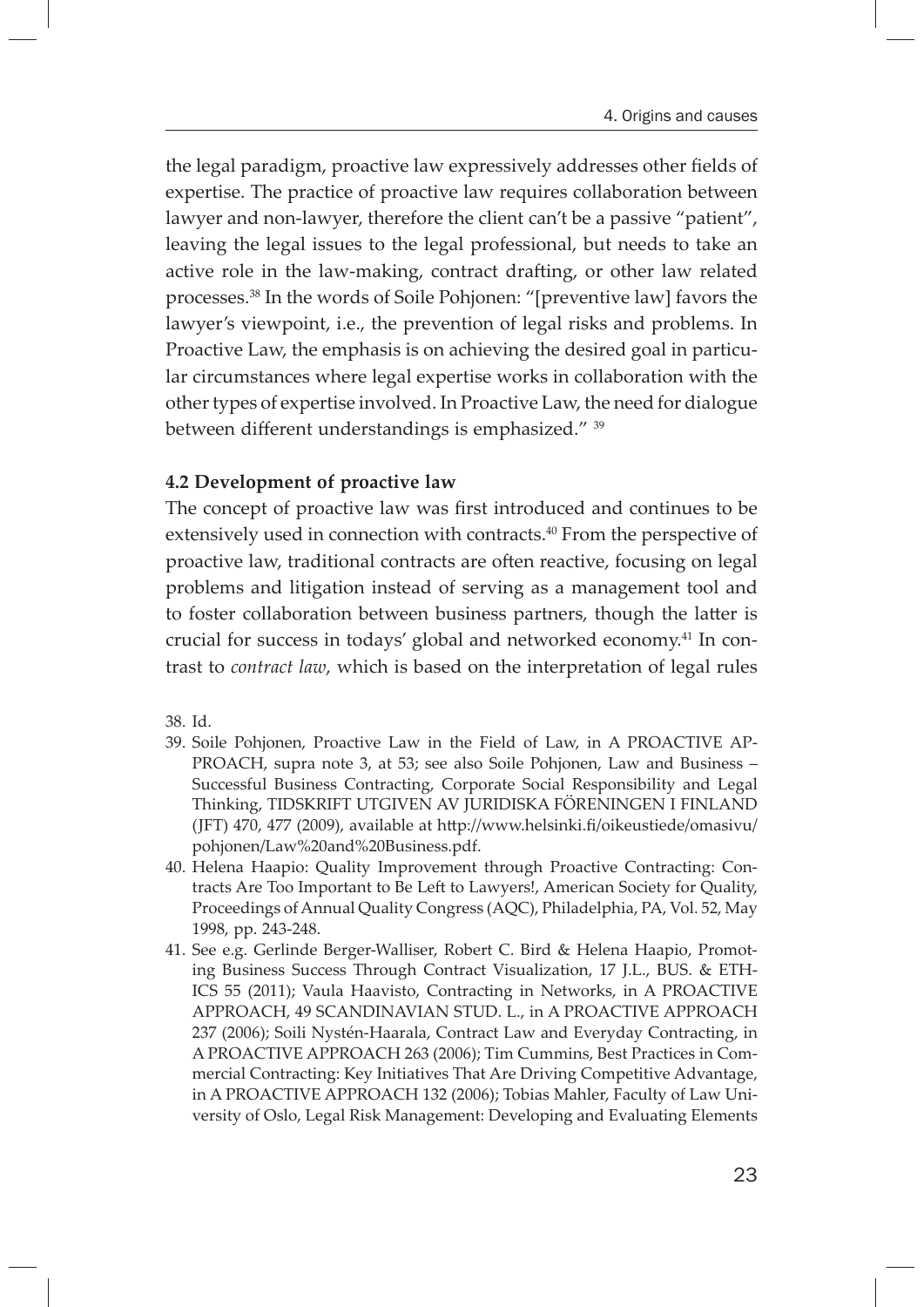by a court, i.e. ex post, *proactive contracting* emphasizes the contracting process and tries to develop an adequate set of tools for building functioning collaboration in real life (business) relationships. When drafting a proactive contract, the focus is on capturing the goal of the business deal, assuring a shared understanding between the contract partners and developing structures, rules and procedures that ex ante enable the creation and achievement of desired goals and avoidance of future problems.42

Shortly after its emergence in contracting, the *proactive approach* has been extended to other areas<sup>43</sup> and a more comprehensive theory has started to evolve.<sup>44</sup> Legal scholars<sup>45</sup>, business practitioners,  $46$  and the European Economic and Social Committee are calling for a paradigm shift. According to the latter: "[t]he time has come to give up the centuries-old reactive approach to law and to adopt a proactive approach. It is time to look at law in a different way: to look forward rather than back, to focus on how the law is used and operates in everyday life and how it is received in the community it seeks to regulate. While respond-

of a Method for Proactive Legal Analyses, With a Particular Focus on Contracts (2010).

- 42. *See* e.g. Soile Pohjonen, Proactive Law in the Field of Law, in A PROACTIVE APPROACH 53, at 55 (2006); Tobias Mahler, The State of The Art of Contractual Risk Management Methodologies, 57 in A PROACTIVE APPROACH TO CON-TRACTING AND LAW, AT 63 (HELENA HAAPIO, ED. 2008); for an example of possible application *see* Soile Pohjonen and Katja Koskelainen, Empowering Contracting Parties, Proactive and dialogic contracting in public procurement, in this book.
- 43. See e.g. Dag Wiese Schartum, Introduction to A Government-based Perspective on Proactive Law, in A PROACTIVE APPROACH 35 (2006); Jarl S. Magnusson, Proactive Law – and the Importance of Data and Information Resources, in A PROACTIVE APPROACH 407 (2006).
- 44. See e.g. Soile Pohjonen, Proactive Law in the Field of Law, in A PROACTIVE APPROACH 54 (2006); Thomas D. Barton, A Paradigm Shift in Legal Thinking, in A Proactive Approach to Contracting and The Law 35 (Helena Haapio, Ed. 2008); Edward A. Dauer, The Role of Culture in Legal Risk Management, in A PROACTIVE APPROACH 93 (2006).
- 45. Thomas D. Barton, A Pradigm Shift in Legal Thinking, in A PROACTIVE AP-PROACH TO CONTRACTING AND THE LAW 35 (Helena Haapio, Ed. 2008).
- 46. Tim Cummins, Taking the Law Out of Contracts And Putting Lawyers Into the Contracting Process, in A PROACTIVE APPROACH TO CONTRACTING AND THE LAW 97 (Helena Haapio, Ed. 2008).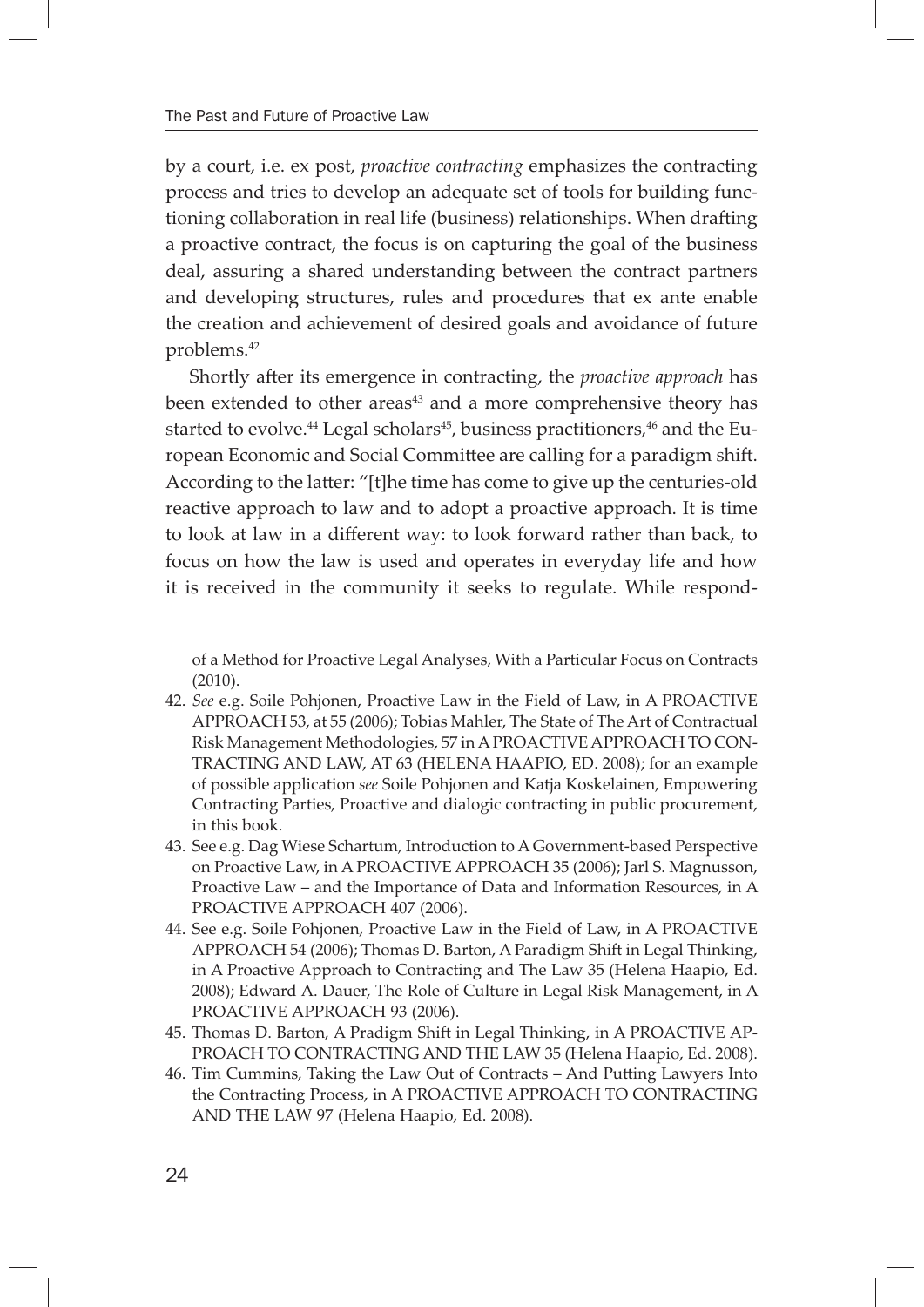ing to and resolving problems remain important, preventing causes of problems is vital, along with serving the needs and facilitating the productive interaction of citizens and businesses."47 The claim for this legal paradigm shift is based on the observation of changing economic and social realities.<sup>48</sup> The scope of this chapter doesn't allow developing these sociological aspects in depth, leaving this to further research. In a nutshell one can say that society has changed, from a nationalistic, vertical structure, based on authority towards a globalized, horizontal, networked and individualistic social and economic system.49 Or in the words of Thomas D. Barton, from a system of rules, separation, and power to one based on understanding, integration and accommodation.50 According to proactive law researchers and some sociologists, these societal changes require a change in the role of lawyers. More than ever in Western societies, the law affects personal and business life. One of the reasons for the observed "colonization of personal life by the law"51 could be the loss of traditional authorities in todays' society, thereby leading to increasing litigation. According to Eric van de Luijtgarden, lawyers in our contemporary western society are increasingly functioning as professional substitutes for lost authority. This implies that lawyers are asked to take over functions that go beyond their traditional role and classic legal theory. These functions require other than legal knowledge, skills that lawyers typically are not trained in. He proposes that proactive law, which as described above is inter-disciplinary

- 47. See Opinion of the European Economic and Social Committee on 'The proactive law approach: a further step towards better regulation at EU level', 2009 Official. J. Eur. Union, July 28, 2009, at C 175/26, § 1;4, available at http://eur-lex. europa.eu/LexUriServ/LexUriServ.do?uri=OJ:C:2009:175:0026:0033:EN:PDF.
- 48. E.g., Richard Susskind, The Future of Law at 292 (1998); Kaisa A.E. Sorsa & Tarja Salmi-Tolonen, Contracting in Transition (Apr. 16, 2008) (unpublished manuscript), available at http://ssrn.com/abstract=1120919; Soili Nysten-Haarala et. al., Contracting Capabilities in Industrial Life-Cycle and Service Business (research summary), at 3, available at http://wanda.uef.fi/oikeustieteet/siviili/ CCC%20Research%20Report.pdf.
- 49. Eric van de Luijtgaarden, PAMPAL Handbook, on file with the author.
- 50. Thomas D. Barton, Preventive Law and Problem Solving, Lawyering for the Future at 8, Vandeplas Publishing (2009).
- 51. Lawrence M. Friedman, The republic of choice, law authority and culture, Cambridge Massachusetts/London at 15 (1990); Jürgen Habermas, *Legitimation crisis*, London at 356-373 (1976).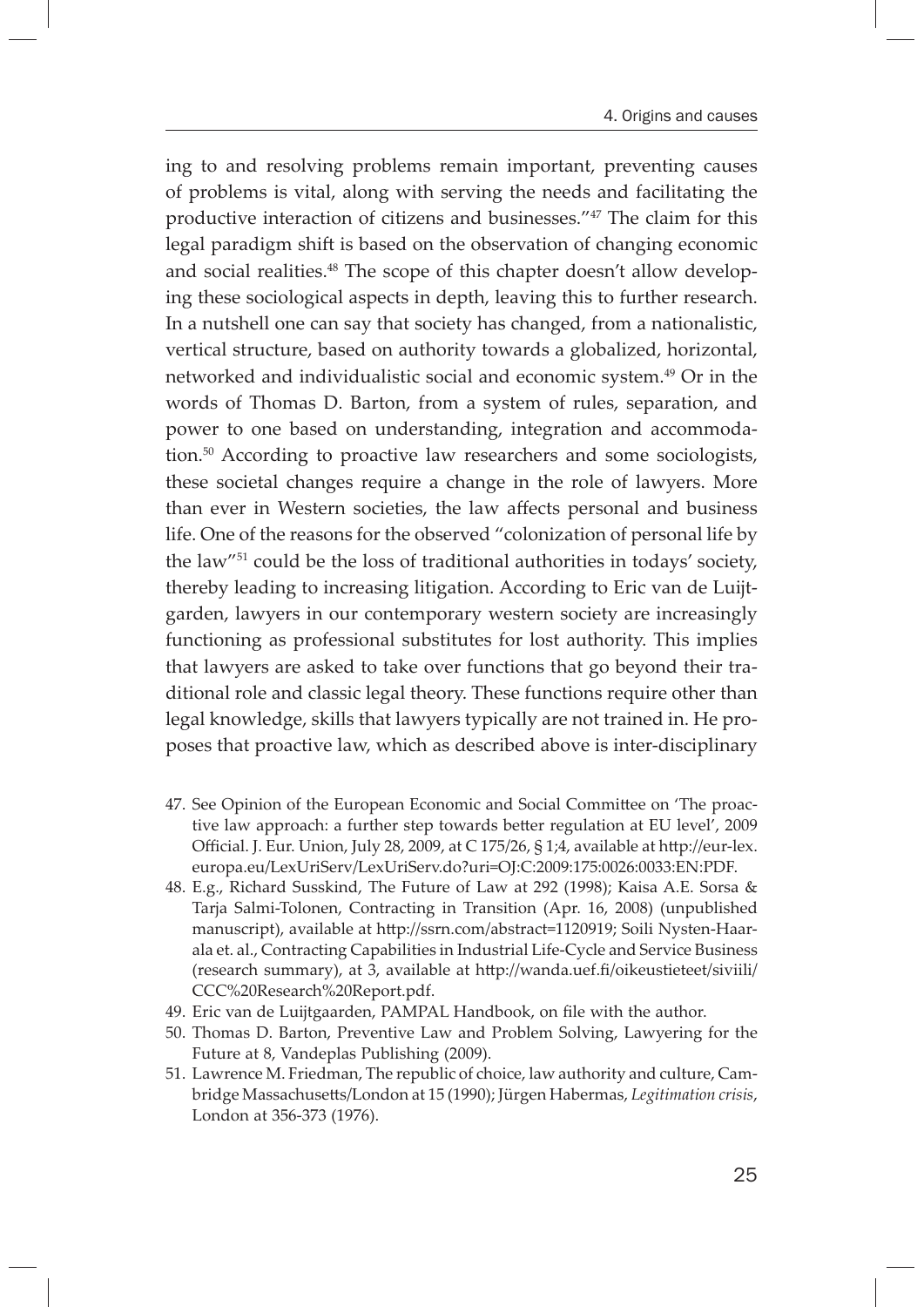in nature and by definition takes into account social and economic realities, and its integration in law school curriculum, could help to fill this gap and enable lawyers to better fulfil their new role.<sup>52</sup>

#### 5. Basic concepts of proactive law

Just like preventive law, proactive law is not new in itself;<sup>53</sup> there have always been proactive lawyers, or proactive elements in contracts or legislation. An area of law where the move towards "understanding, integration and accommodation" has already become clearly visible is the broad use of ADR (Alternative Dispute Resolution) mechanisms in todays' dispute resolution practice.54

The objective of the proactive law movement is to identify and generalize this shift in legal thinking, collect and evaluate practical experiences and develop theoretical studies and concepts which show what can be gained in developing further the proactive dimension of the legal domain and interdisciplinary collaboration between lawyers and managers, or subject-matter experts from other for example technical fields. Cecilia Magnusson Sjöberg clarifies that the notion of law in this context "is not equivalent to rules and regulations, but refers instead to law as an instrument that can be shaped in a whole variety of ways, e.g. a basis for risk analyses, legal system design and management."55

While preventive law originated in the US, in response to the adversary Common law system, proactive law has evolved in the European, less litigation-oriented, Civil law context, which explains its different focus. Also, the context in which proactive law has developed and continues to develop is very different from the preventive law movement in the US. While research on preventive law and the comprehensive law movement in general is predominantly located in US law schools, concerned with traditional legal topics such as litigation, criminal law,

<sup>52.</sup> See generally Eric van de Luijtgaarden, PAMPAL Handbook, on file with the author.

<sup>53.</sup> See Cecilia Magnusson Sjöberg, in A Proactive Approach, at 1.

<sup>54.</sup> Thomas D. Barton, Preventive Law and Problem Solving, Lawyering for the Future at 8, Vandeplas Publishing (2009).

<sup>55.</sup> Id.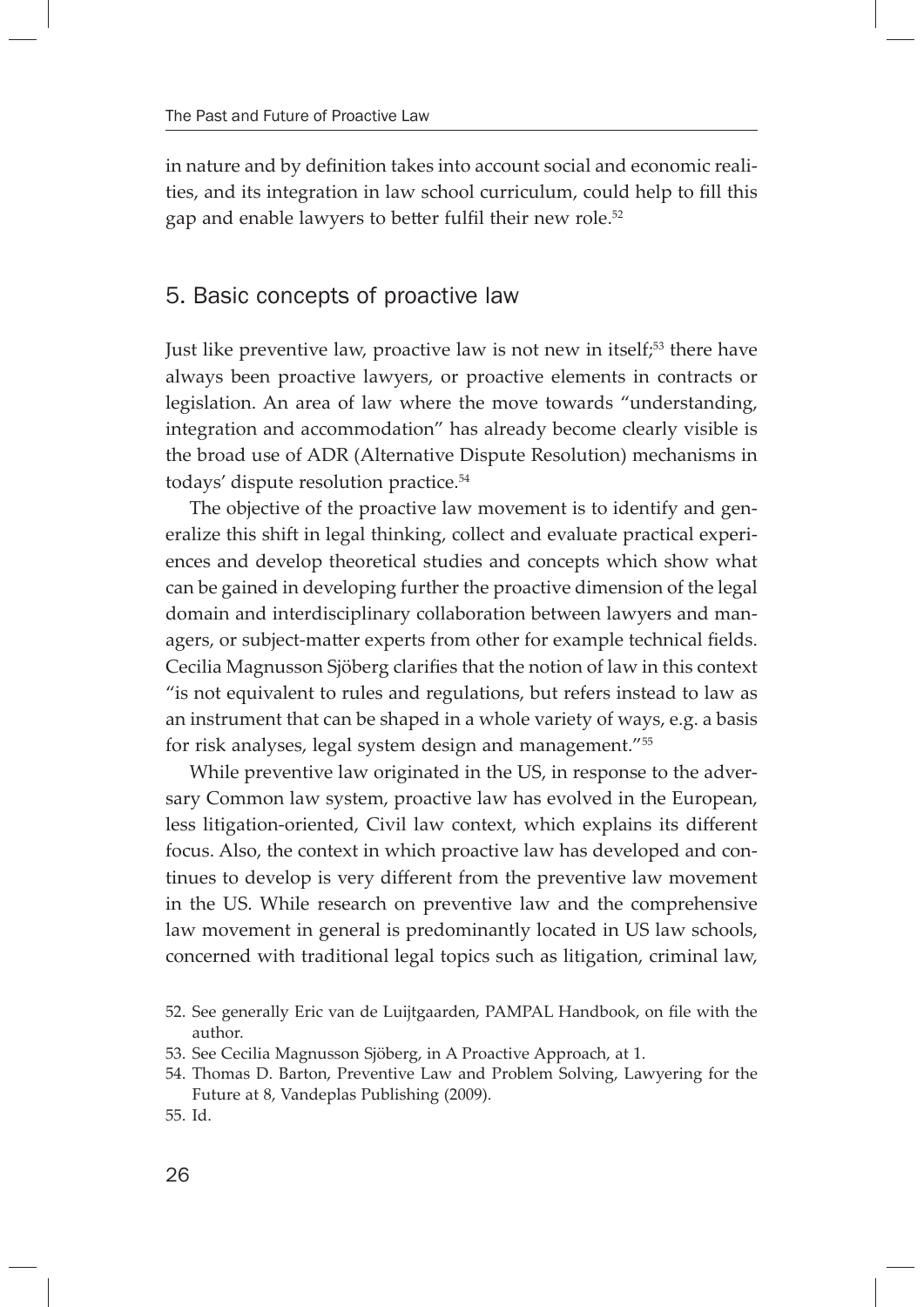constitutional law, corporate law, employment law etc., the proactive law movement from its early stages has been truly interdisciplinary and business-oriented. It pays particular attention to non-legal disciplines such as project management, quality management, contract and risk management, legal document management, and ICT. Referring to Figure 1, presented above, preventive law so far has focused on the secondary and tertiary level of legal care, while proactive law concentrates on the primary causes of legal disputes.

To the preventive aspects described above, proactive law adds a *promotive* dimension. The main objective of proactive law is helping the stakeholders – be it individuals, businesses or legislators, reach their objectives. For example contracts are designed as to enable the parties to reach their common goals and implement their business plans the way they want them to be. This implies tight collaboration between lawyers and those implementing the contract. The parties need to reach a common, unambiguous understanding of all clauses of the contract, leaving nothing to unexpected ex-post interpretation by a court, which might run counter the parties' true interests. For the legal profession this means a different type of legal counseling. Instead of making sure that the contract is "safe" in case of non-performance or legal dispute, the lawyer (or whoever is in charge of contract design and drafting) must work with those involved in the business relationship to identify, and translate into contractual language, the parties' goals and expectations regarding scope, intentions, requirements, etc. of the business deal. The person in charge of drafting the contract has to make sure that the business deal doesn't fail and the parties reach their objectives. This fundamentally changes the nature of the contract: it turns from a failure-oriented risk management tool into an instrument which assures performance, quality and success.<sup>56</sup>

The main differences between preventive law and proactive law can be identified as follows in Figure 2 ( see page 28):

<sup>56.</sup> See generally Larry A. DiMatteo, George J. Seidel & Helena Haapio, Strategic Contracting: Examining the Business-Legal Interface, in this book.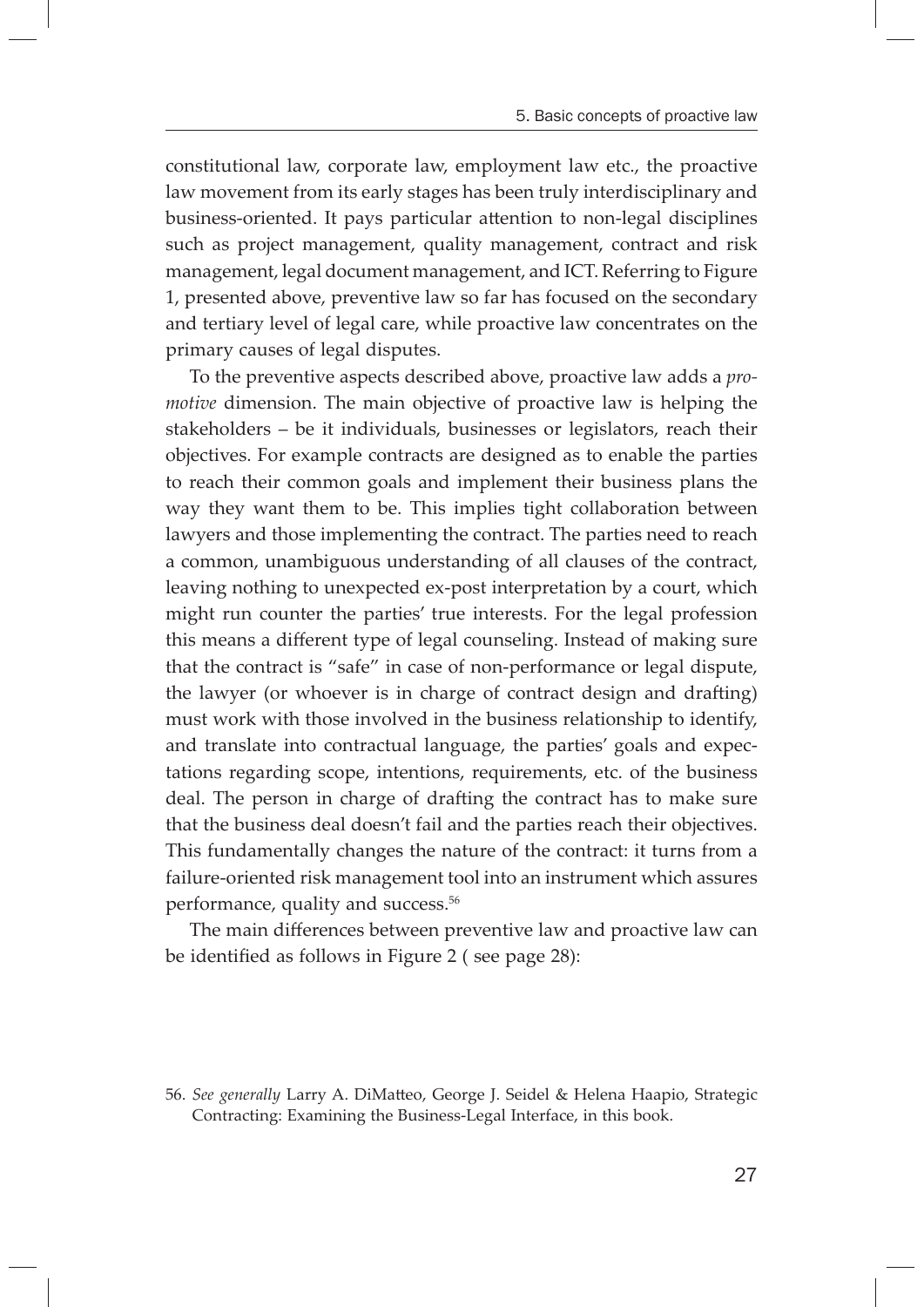| <b>Preventive law focuses on</b>        | <b>Proactive law focuses on</b>                                         |
|-----------------------------------------|-------------------------------------------------------------------------|
| Managing conflict and handling problems | Eliminating causes of problems, promote<br>sustainable relationship     |
| Avoiding litigation                     | Help stakeholders reach their common goals                              |
| Managing risks                          | Balancing risk and reward, achieving desired<br>outcomes, i.e. success  |
| Minimizing costs and losses             | Creating value for all parties involved                                 |
| Professional legal care                 | Shared care and team approach,<br>lawyers supporting client's self-care |

Recently more mutual influence between European and US researchers can be observed. On the one hand, the proactive and interdisciplinary dimension has been added to the preventive dimension of preventive law (see Dauer's principle 4 above), on the other hand common interests have been discovered between the European proactive law movement and the emergent discipline of *law and strategy* in the US which, similar to proactive law, aims at creating value through strategic use of law.<sup>57</sup>

Though proactive law has only developed recently, and literature, compared to other vectors of the comprehensive law movement (see above) is less abundant, at this stage the following principles of proactive law can be identified:

1. Proactive law is based on legal certainty, literacy, and cross-professional collaboration. In the words of Helena Haapio, for a lawyer helping business people navigate in unknown regions trying to find out where the safe routes run, proactive law is about "localizing the mines and preventing them from exploding."58 Today's legal system evolves rapidly. Requirements for corporate compliance, environmental and safety standards, regulation of the information society etc. are constantly becoming more demanding. Therefore not only legal experts need to be informed about the law, but management and employees need to be aware of the legal "mines". Lawyers, in turn, need to be knowledgeable about the business processes and

<sup>57.</sup> George Siedel and Helena Haapio, Using Proactive Law for Competitive Advantage, 47 AM. BUS. L. J. 641-686; see alsoLarry A. DiMatteo, George J. Seidel & Helena Haapio, Strategic Contracting: Examining the Business-Legal Interface, in this book.

<sup>58.</sup> Helena Haapio, Introduction to Proactive Law: A Business Lawyer's View, in A Proactive Approach, at 21.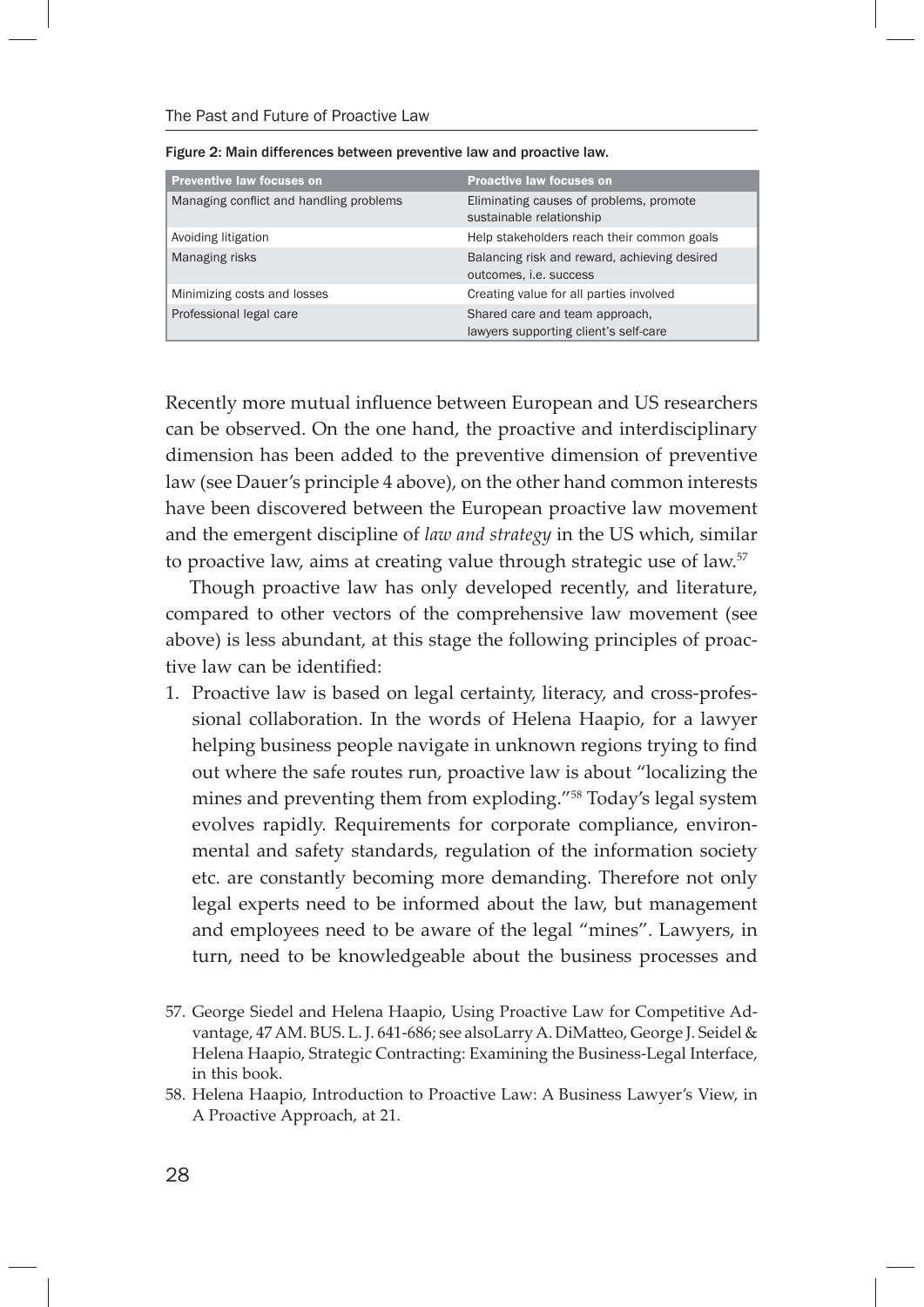objectives of the company they are counseling. Recent scandals such as Enron or WorldCom have shown how integrated law and business are. It is not only about compliance with the law; ethical standards and the reputation of a company are at stake as well. Therefore, in addition to avoiding lawsuits through compliance with regulations, companies need to engage in cross-professional collaboration and group-learning. They need to manage their compliance with the law and align it to business objectives. In order to be able to do this, not only lawyers and regulators need to know the law, managers and other actors in society need to have at least a basic understanding of the legal "mines". They need a basic legal literacy<sup>59</sup>, awareness, or legal astuteness, $60$  which in the end can help them not only to avoid litigation and the costs related to it, but enable them to use the law for competitive advantage.<sup>61</sup>

- 2. Law and legal professionals should create economic value and therefore need to be outcome orientated. As the organizational behaviour research on proactivity cited above suggests, lawyers need to scan for change of opportunities, set effective, change-oriented goals, and focus on accomplishments with real impact and take action and achieve results. Preventing legal disputes may save costs and time wasted by legal proceedings, but from an economic standpoint this is not enough. In order to convince companies of the importance of the law, lawyers need to be able to show to their clients not only the negative side of law – constraints that are "in the way of business", but the economic value, the opportunities proactive use of the law can offer to build solid business foundations, roadmaps for performance, trust, and better, sustainable business relationships.
- 59. Helena Haapio, in A Proactive Approach, at 23.
- 60. Constance E. Bagley, *Winning Legally: The Value of Legal Astuteness*, 33 Acad. Mgmt. Rev. 378, 383 (2008).
- 61. See generally George J. Siedel & Helena Haapio, *Using Proactive Law for Competitive Advantage, 47 Am. Bus. L.J. 641, 667-68 (2010); Larry A. DiMatteo, Strategic Contracting: Contract Law as a Source of Competitive Advantage*, 47 Am. Bus. L.J. 727, 728 (2010); Constance E. Bagley, *Winning Legally: The Value of Legal Astuteness*, 33 Acad. Mgmt. Rev. 378, 383 (2008).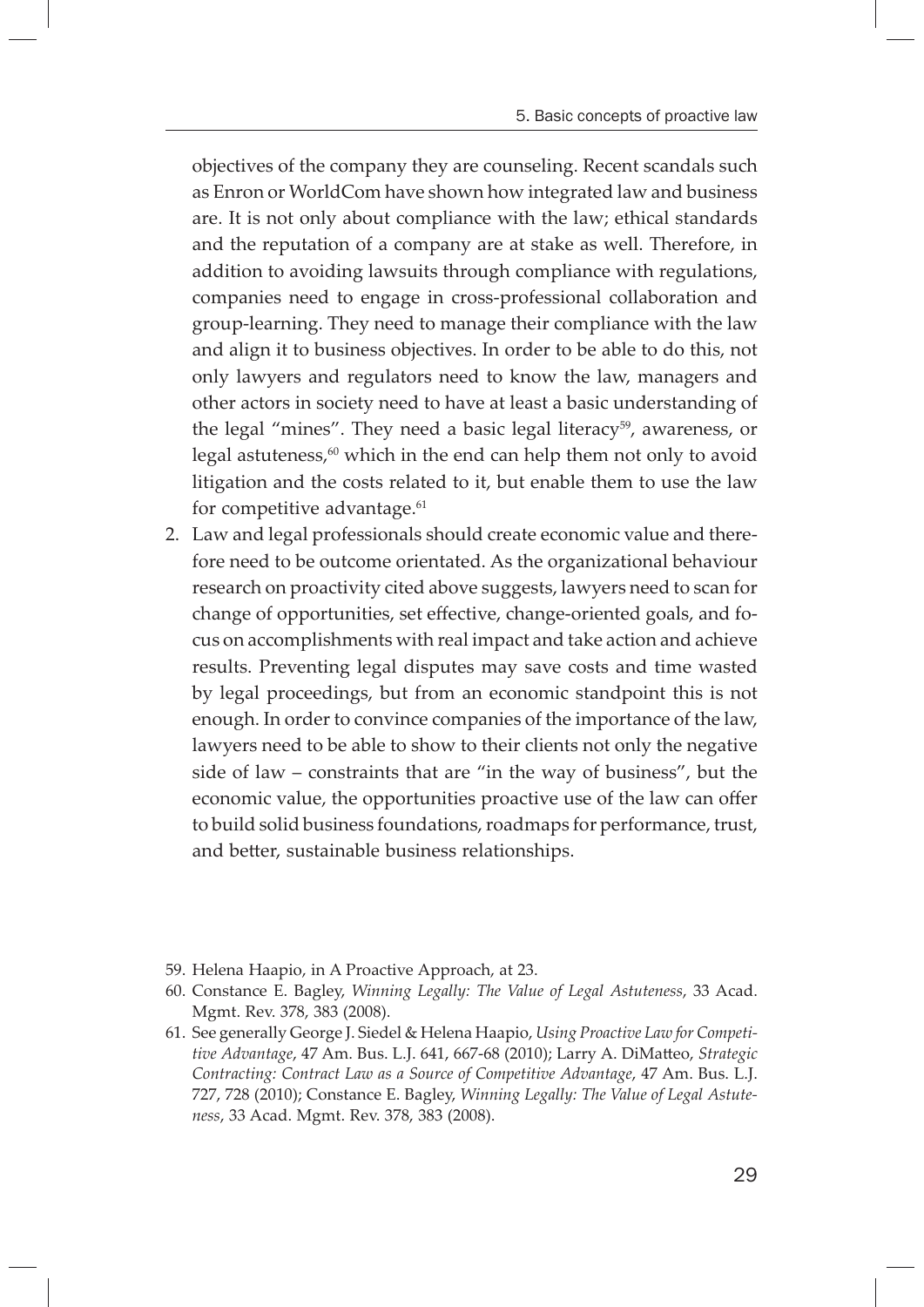- 3. In proactive law the focus is on dispute pre-emption, legal risk management, rather than dispute resolution. $62$  Though there is need for case studies to prove the following, the hypothesis in proactive law is that if practiced correctly, there would seldom be need for any dispute resolution. Many legal disputes are due to misunderstandings and disappointed expectations. The objective of proactive law is to avoid getting to the stage of dispute, through careful attention to legal clarity, early warning mechanism and enhanced collaboration between business partners.
- 4. For proactive law, cross-professional collaboration between lawyers, managers and subject matter experts, such as the engineers in charge of the execution of the goals set forth in a business contract, are essential to reach common goals and to avoid problems and legal disputes. A common understanding is necessary, which can be enhanced by the use of non-traditional legal communication tools such as visualization.63
- 5. Creative thinking: Because of the outcome orientation of proactive law, and as proactive law looks towards the future rather than the past, it requires from all actors the ability to develop new ideas and concepts in order to respond to needs, problems or challenges, sometimes by means of an original and previously non-existing approach.

# 6. Conclusion and perspectives

Some of the principles of proactive law enumerated above seem to be obvious factors for successful legal counseling. Therefore some lawyers, especially in-house or corporate counsel, when they are confronted with the ideas of proactive or preventive law for the first time, suggest that this is what they actually do. Though this might be true for some experienced business lawyers who possess extensive business knowledge and

<sup>62.</sup> *See also* Richard Susskind, *The Future of Law*, at 292 (1998).

<sup>63.</sup> *See generally* Gerlinde Berger-Walliser, Robert C. Bird and Helena Haapio, *Promoting Business Success through Contract Visualization*, 17 Journal of Law, Business and Ethics, pp. 55-75 (2011); Larry A. DiMatteo, George J. Seidel & Helena Haapio, *Strategic Contracting: Examining the Business-Legal Interface*, in this book.